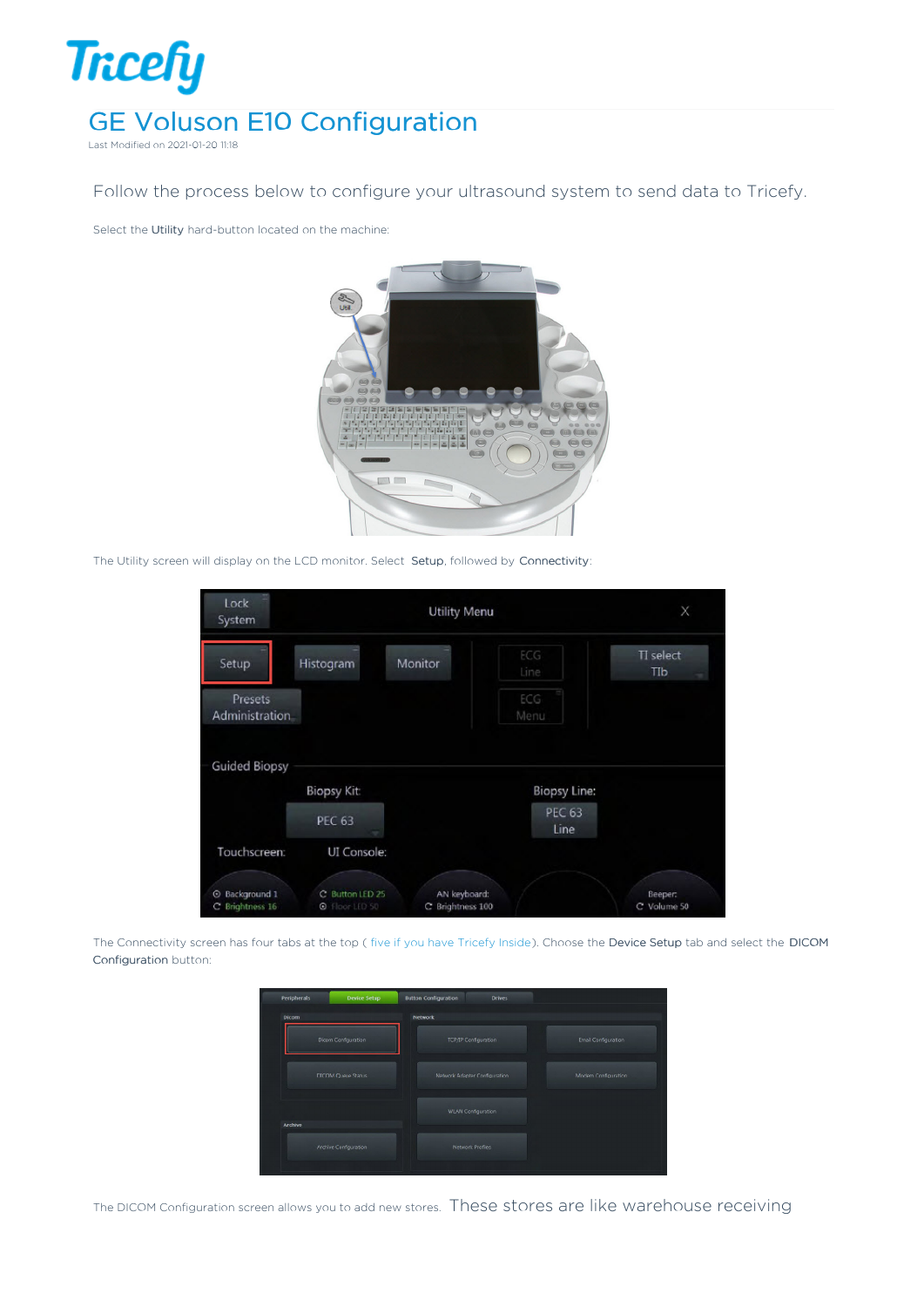

## centers; they receive the data from your ultrasound system.

We will create two stores: one for sending images to patients and one for archiving.

If you are only patient sharing, you do not need to setup the archive store - skip to patient sharing.

Select the Add button to create the archiving store:

|        | <b>Station Name:</b><br>Retry Interval:<br>Character Set:<br><b>Sound Notification:</b> | AE Title:<br><b>Retry Count:</b><br>Timeout (s):<br>×                          | Voluson<br>US <sub>1</sub><br>$\overline{2}$<br>$\overline{1}$<br>min.<br>45<br>Language dependent | Retry Count Seq.: 4<br>ų<br>ų<br>Default                                          | Ping:<br>Verify:                                                           | <b>Test Connection</b>           |                                               |
|--------|-----------------------------------------------------------------------------------------|--------------------------------------------------------------------------------|----------------------------------------------------------------------------------------------------|-----------------------------------------------------------------------------------|----------------------------------------------------------------------------|----------------------------------|-----------------------------------------------|
| М<br>Ш | Services<br><b>STORE</b><br>STR.REPORT<br><b>WORKLIST</b><br><b>PRINT</b>               | Alias<br><b>MODICOM</b><br><b>MODICOM</b><br><b>WLISTMO</b><br><b>MOSERVER</b> |                                                                                                    | AE Title<br><b>MODICOM</b><br><b>MODICOM</b><br><b>WLISTMO</b><br><b>MOSERVER</b> | IP Address<br>3.249.69.202<br>3.249.69.202<br>3.249.69.202<br>3.249.69.202 | Port<br>104<br>104<br>105<br>106 | Color / Size<br>Color / Original<br>Grayscale |
|        | Add                                                                                     | Edit                                                                           |                                                                                                    | Delete                                                                            |                                                                            | <b>Save&amp;Exit</b>             | Exit                                          |

Enter the following information into the top fields, shown below in the red box:

```
AE Title = archive
IP Address = Refer to Account Settings
Port = 104 or 105 (refer to Account Settings)
```

|                                 |  | <b>DICOM Configuration</b>        |                   |   |
|---------------------------------|--|-----------------------------------|-------------------|---|
| Services: STORE                 |  | <b>IP Address:</b>                |                   |   |
| Alias:                          |  | Port:                             | 104<br>Send sequ. |   |
| <b>AE Title:</b>                |  | <b>Storage Commit:</b>            |                   |   |
| Color Color                     |  | Image Size Original               |                   |   |
| 2D Compression None             |  | 2D JPEG Quality high              |                   |   |
| <b>Cine Compression JPEG</b>    |  | <b>Cine JPEG Quality high</b>     |                   |   |
| Volume Compr. None              |  | <b>Volume Compr. Quality high</b> |                   |   |
| Send Image as Image             |  | Send 2D Cine as Multiframe        |                   |   |
| Send 3D Volume as Image         |  | Send 4D Cine as Multiframe        |                   |   |
| <b>DICOM</b> Image Type default |  | Multiframe: FPS Limit Unlimited   |                   |   |
| Send Measurements as            |  | Include Scan Assistant no<br>Data |                   | ٠ |

By default, the compression settings, shown above in the blue box, will have to be adjusted. Don't worry, adjusting these settings will not lower image quality. Modify the compression settings to match the following: